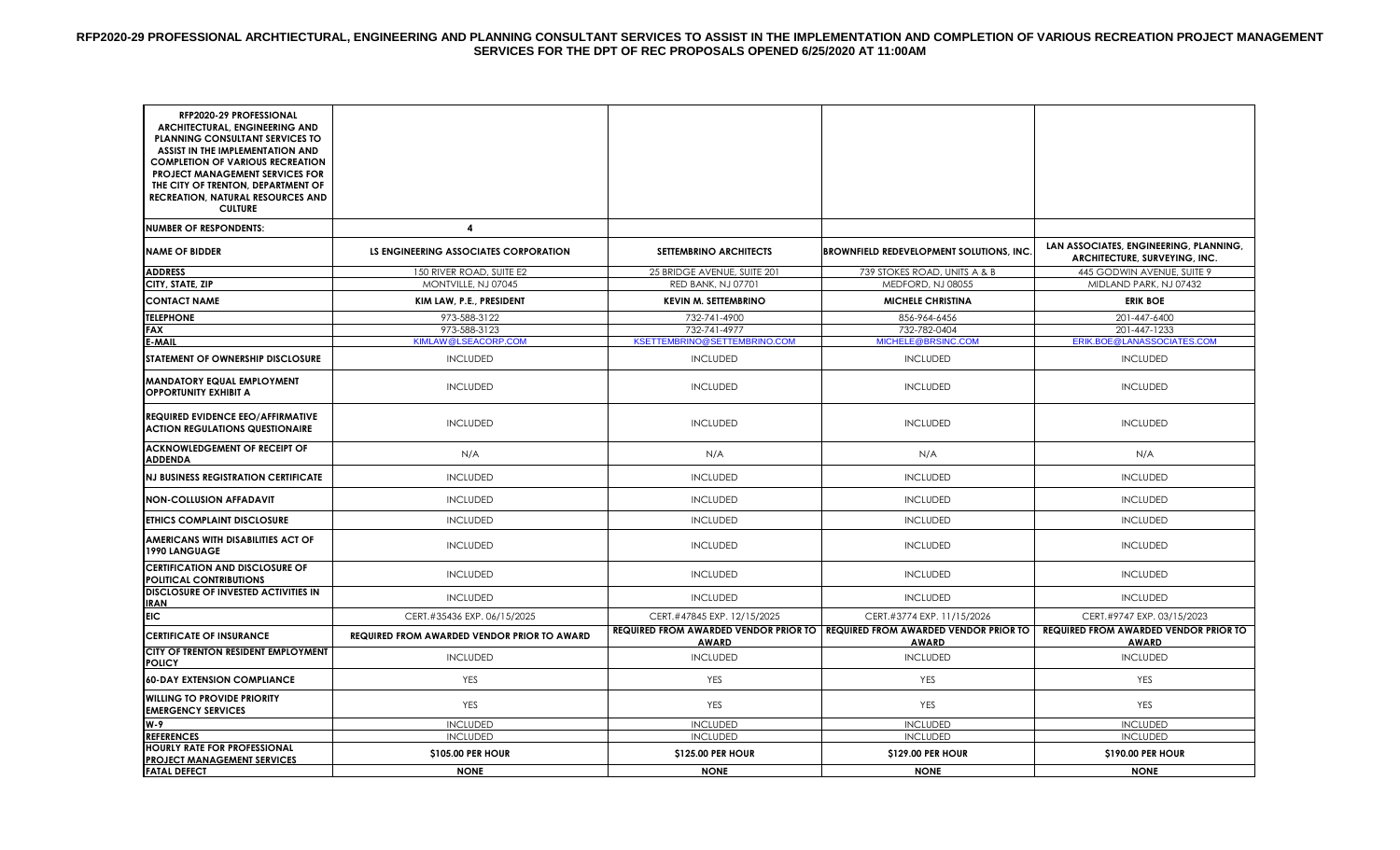| <b>HOURLY RATE FOR PROFESSIONAL PROJECT MANAGEMENT SERVICES: \$ 105.00</b> |                                |  |  |  |
|----------------------------------------------------------------------------|--------------------------------|--|--|--|
| Kim Law, P.E., President                                                   |                                |  |  |  |
| <b>NAME &amp; TITLE (PRINTED)</b>                                          |                                |  |  |  |
| LS Engineering Associates Corporation                                      |                                |  |  |  |
| <b>COMPANY NAME (PRINTED)</b>                                              |                                |  |  |  |
| 973-588-3122                                                               | Kimlaw@lseacorp.com            |  |  |  |
| PHONE NO.                                                                  | <b>EMAIL</b><br><b>ADDRESS</b> |  |  |  |
|                                                                            | 6/24/2020                      |  |  |  |
| <b>SIGNATURE</b>                                                           | <b>DATE</b>                    |  |  |  |

- $(1)$ A total of 2080 labor hours is anticipated based upon a total maximum average of 40 hours of work per week for 52 weeks.
- The cost provided about shall be a fixed hourly unit rate for all work conducted  $(2)$ and shall include all fees associated with travel reimbursement. Clerical and supplemental services shall not be compensated separately. The unit cost submitted shall be utilized for the designated firm representative and any alternate (pre-approved) representative(s). Compensation will not be approved or made for other rates.

NOTE: The City of Trenton reserves the right to award all, part, or none of the work associated with this Request for Proposals.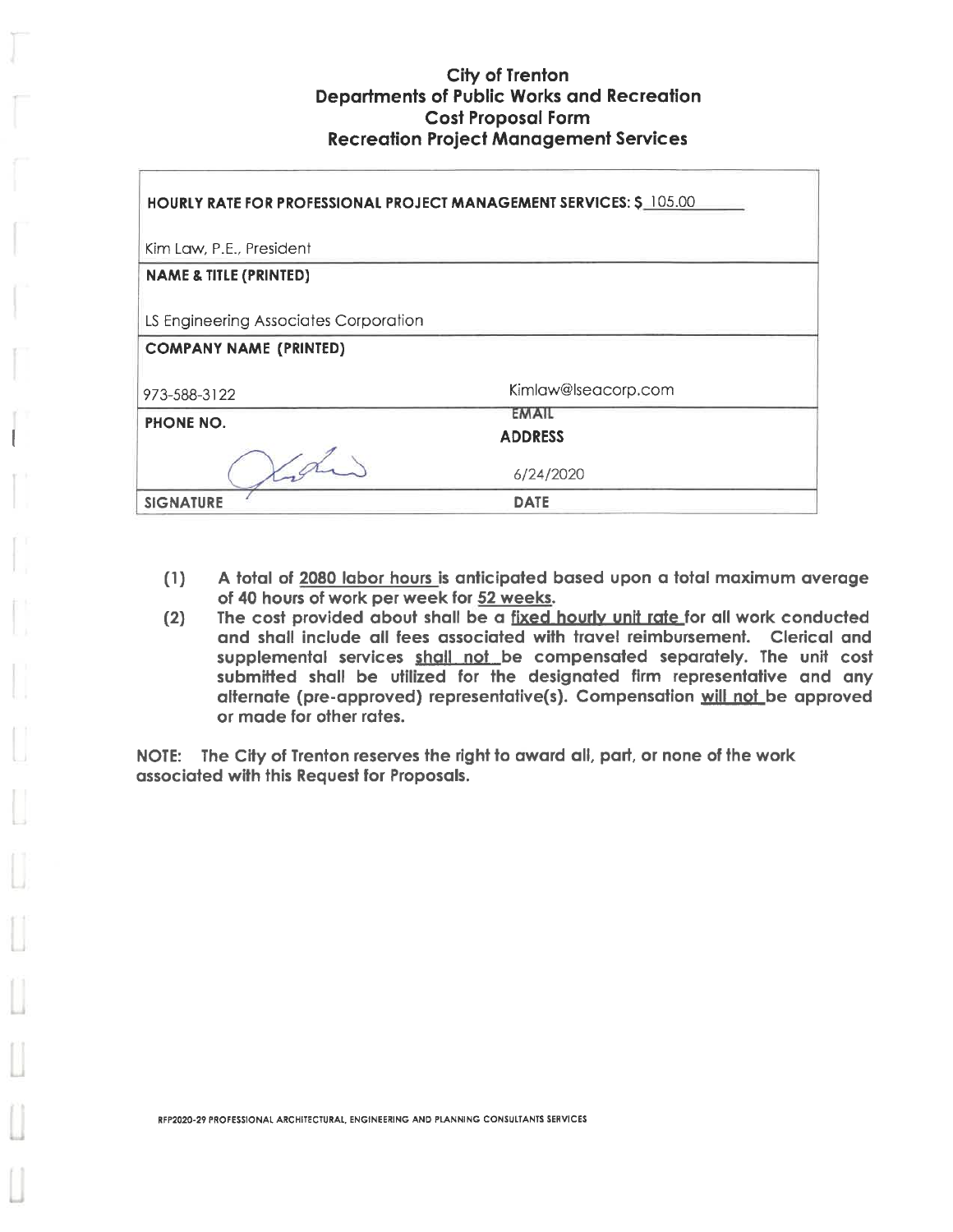| <b>HOURLY RATE FOR PROFESSIONAL PROJECT MANAGEMENT SERVICES: \$ \$125.00</b> |                                                                                                              |  |  |  |  |
|------------------------------------------------------------------------------|--------------------------------------------------------------------------------------------------------------|--|--|--|--|
| <b>NAME &amp; TITLE (PRINTED)</b><br>Kevin M. Settembrino, Principal         |                                                                                                              |  |  |  |  |
| <b>COMPANY NAME (PRINTED)</b><br>Settembrino Architects                      |                                                                                                              |  |  |  |  |
| <b>PHONE NO. 732-741-4900</b>                                                | EMAIL<br>ksettembrino@settembrino.com<br><b>ADDRESS</b><br>25 Bridge Avenue, Suite 201<br>Red Bank, NJ 07701 |  |  |  |  |
| <b>SIGNATURE</b>                                                             | <b>DATE</b><br>6/18/2020                                                                                     |  |  |  |  |

- A total of 2080 labor hours is anticipated based upon a total maximum average  $(1)$ of 40 hours of work per week for 52 weeks.
- The cost provided about shall be a fixed hourly unit rate for all work conducted  $(2)$ and shall include all fees associated with travel reimbursement. Clerical and supplemental services shall not be compensated separately. The unit cost submitted shall be utilized for the designated firm representative and any alternate (pre-approved) representative(s). Compensation will not be approved or made for other rates.

NOTE: The City of Trenton reserves the right to award all, part, or none of the work associated with this Request for Proposals.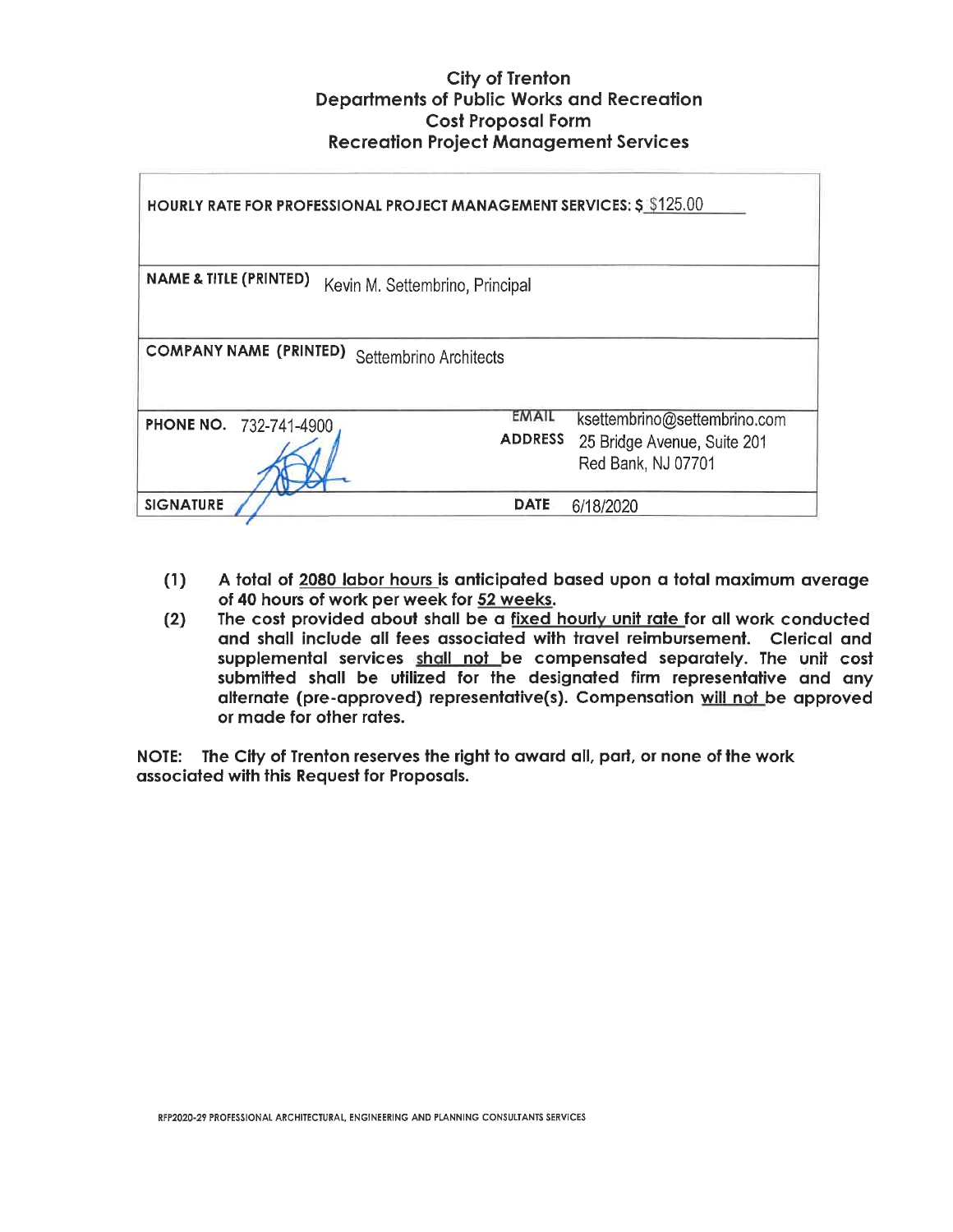| 129.00*<br><b>HOURLY RATE FOR PROFESSIONAL PROJECT MANAGEMENT SERVICES: \$</b> |                                |  |  |  |  |
|--------------------------------------------------------------------------------|--------------------------------|--|--|--|--|
| Michele Christina; Principal                                                   |                                |  |  |  |  |
| <b>NAME &amp; TITLE (PRINTED)</b>                                              |                                |  |  |  |  |
| Brownfield Redevelopment Solutions, Inc.                                       |                                |  |  |  |  |
| <b>COMPANY NAME (PRINTED)</b>                                                  |                                |  |  |  |  |
| 856-964-6456                                                                   | michele@brsinc.com             |  |  |  |  |
| <b>PHONE NO.</b>                                                               | <b>EMAIL</b><br><b>ADDRESS</b> |  |  |  |  |
|                                                                                | June 22, 2020                  |  |  |  |  |
| <b>SIGNATURE</b>                                                               | <b>DATE</b>                    |  |  |  |  |

- $(1)$ A total of 2080 labor hours is anticipated based upon a total maximum average of 40 hours of work per week for 52 weeks.
- The cost provided about shall be a fixed hourly unit rate for all work conducted  $(2)$ and shall include all fees associated with travel reimbursement. Clerical and supplemental services shall not be compensated separately. The unit cost submitted shall be utilized for the designated firm representative and any alternate (pre-approved) representative(s). Compensation will not be approved or made for other rates.

NOTE: The City of Trenton reserves the right to award all, part, or none of the work associated with this Request for Proposals.

\*- Indicates blended hourly Rate Option

Alternatively, the following presents individual hourly billing rates:

Principal \$160 Professional Engineer \$130 Licensed Landscape Architect \$125 Professional Planner \$125 Staff Planner \$100